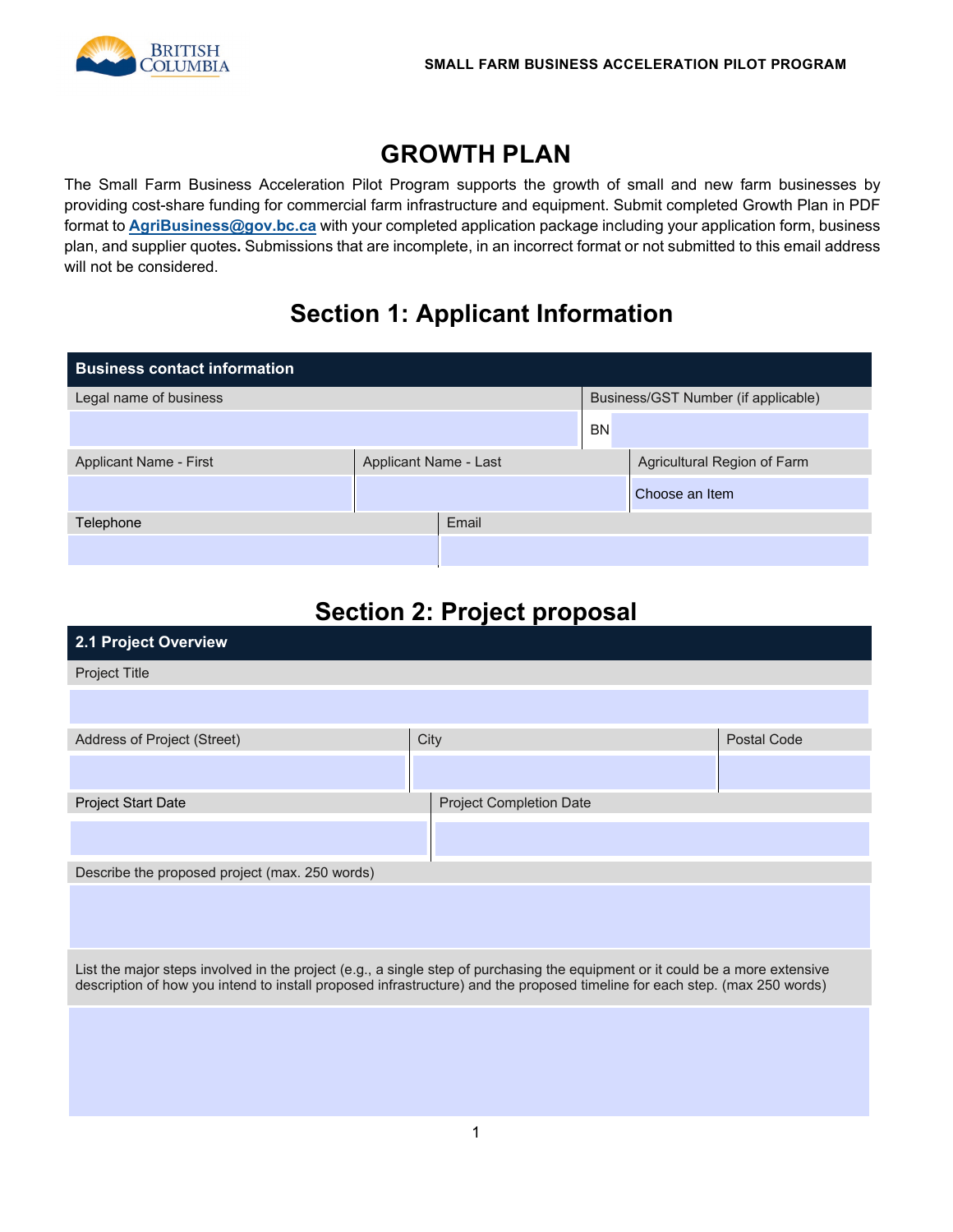

| Describe the source and amounts of both cash and in-kind contribution, as well as the funds to be used to complete the project<br>prior to reimbursement. (max. 250 words)                                                                                                                                                                                                                                                                                |
|-----------------------------------------------------------------------------------------------------------------------------------------------------------------------------------------------------------------------------------------------------------------------------------------------------------------------------------------------------------------------------------------------------------------------------------------------------------|
|                                                                                                                                                                                                                                                                                                                                                                                                                                                           |
|                                                                                                                                                                                                                                                                                                                                                                                                                                                           |
|                                                                                                                                                                                                                                                                                                                                                                                                                                                           |
| Describe who will be completing the work (e.g., self, employee, contractor). Describe their qualifications that will allow them to<br>implement the project on time and within budget, include any additional information such as resumes, website addresses, or<br>examples of work completed. Confirm that those who are completing the work are registered with WorkSafe BC. Include other<br>applicable licenses and certifications. (max. 500 words) |
|                                                                                                                                                                                                                                                                                                                                                                                                                                                           |
|                                                                                                                                                                                                                                                                                                                                                                                                                                                           |
|                                                                                                                                                                                                                                                                                                                                                                                                                                                           |
| Identify any local, provincial or federal permits, approvals or certifications required for the project, how you intend to comply,<br>and provide the status and anticipated timeline of each. (max. 250 words)                                                                                                                                                                                                                                           |
|                                                                                                                                                                                                                                                                                                                                                                                                                                                           |
|                                                                                                                                                                                                                                                                                                                                                                                                                                                           |
| Select the arrangement with the landowner that matches your project.                                                                                                                                                                                                                                                                                                                                                                                      |
| Choose an Item                                                                                                                                                                                                                                                                                                                                                                                                                                            |
| If the project located on leased land with a lease that is shorter than 3 years, describe how the project will meet the criteria that<br>all equipment and machinery, and construction project elements must be portable. (max. 250 words)                                                                                                                                                                                                                |
|                                                                                                                                                                                                                                                                                                                                                                                                                                                           |
|                                                                                                                                                                                                                                                                                                                                                                                                                                                           |
|                                                                                                                                                                                                                                                                                                                                                                                                                                                           |
| Describe any environmental risks or benefits associated with the project and what steps you will take to address these risks or<br>enhance these benefits. (max. 250 words)                                                                                                                                                                                                                                                                               |
|                                                                                                                                                                                                                                                                                                                                                                                                                                                           |
|                                                                                                                                                                                                                                                                                                                                                                                                                                                           |
|                                                                                                                                                                                                                                                                                                                                                                                                                                                           |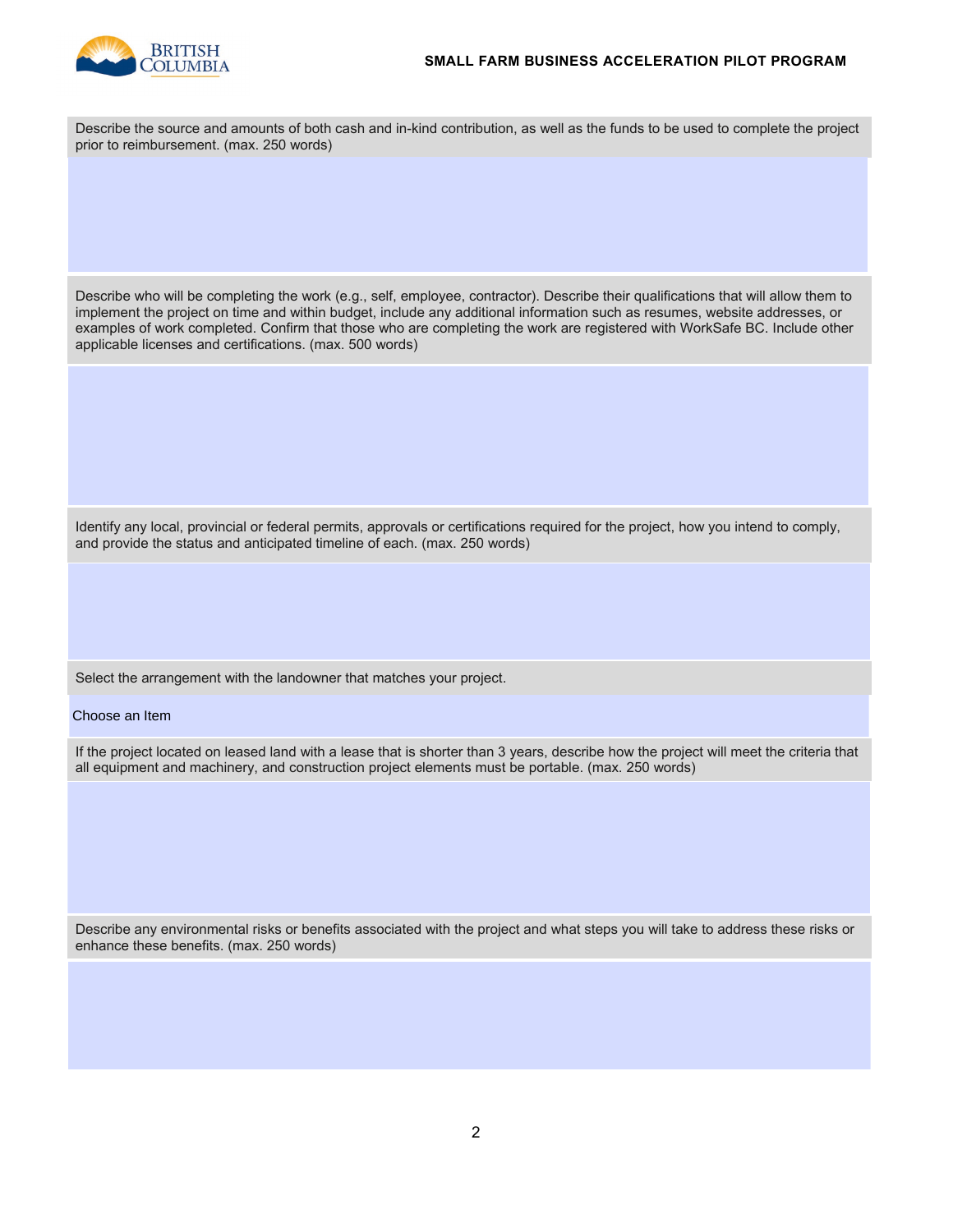

Describe the quotes you have received for the project and how you decided which supplier to select. A minimum of two quotes are required. Where two quotes are not available, please detail why and the steps you took to find additional supplier quotes (for both infrastructure and any required labour/installation). (max. 500 words)

#### **2.2 Projected Outcomes**

Describe what this project will achieve and how will it help your business. Describe how you will you measure the success of the project (max. 500 words)

**Use the provided Partial Budget Template to estimate the projected added income, reduced costs, and net change in profit for the proposed project (all estimates should be expressed in CAD and whole numbers not ranges).** 

|  |  |  | Total added income |
|--|--|--|--------------------|
|--|--|--|--------------------|

| ٦                   |
|---------------------|
| ۰<br>۰,<br>٠.<br>۰. |

\$

\$

Net change in profit